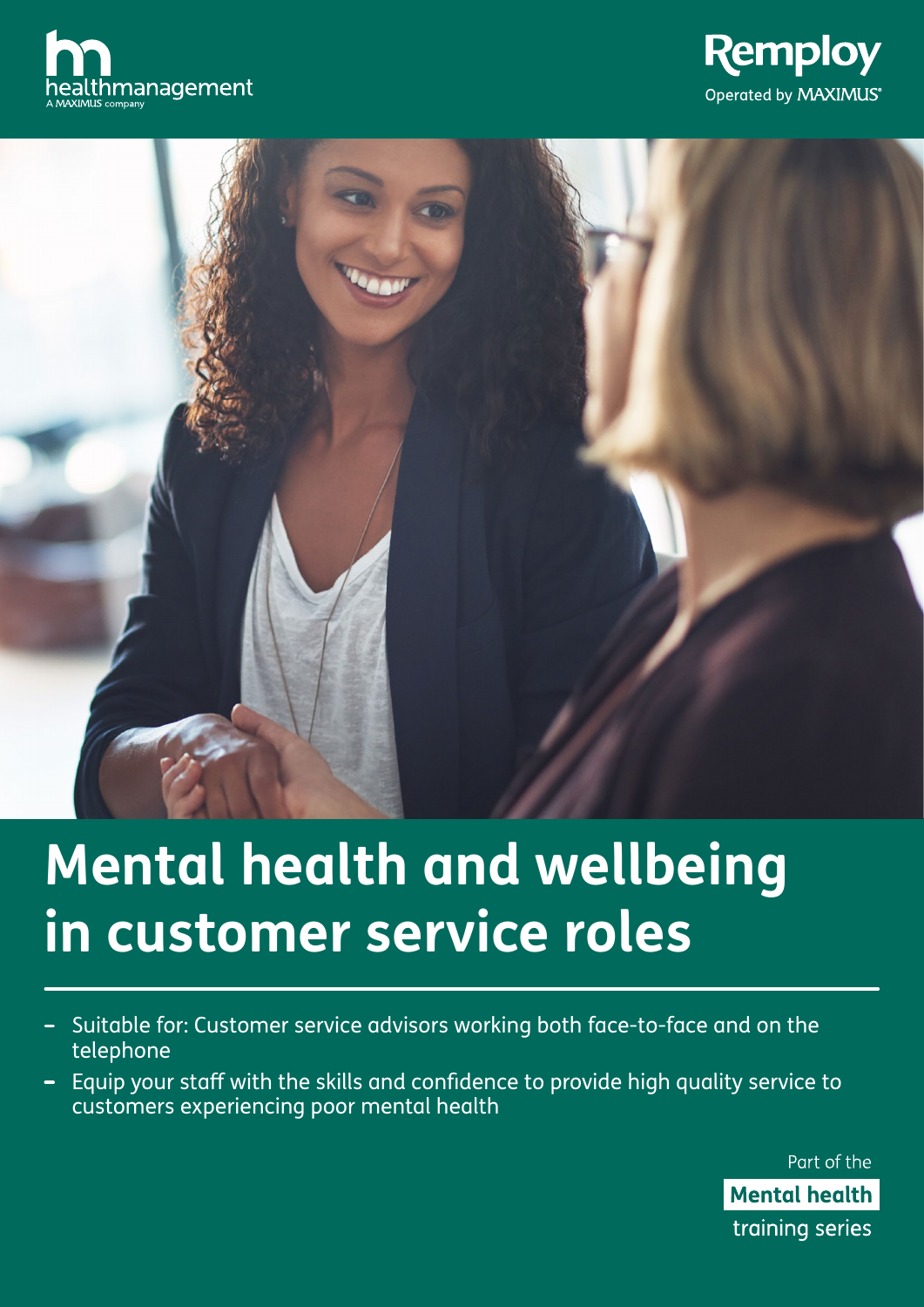

One-in-four people in the UK will experience a mental health problem each year and one-in-six people experience a common mental health problem such as anxiety and depression in any given week.

This means a large proportion of your customer group are likely to be affected, so it is really important to equip your staff with the knowledge, skills and confidence in order to provide high quality customer service to those experiencing poor mental wellbeing.

# **Do you:**

- Want to be able to offer high quality customer service to those customers experiencing poor mental health?
- Want to equip your Customer Service Advisors with the knowledge, skills and confidence to deal sensitively and effectively with customers struggling with their mental wellbeing?
- Want to develop your Customer Service Advisors' ability to work with customers who are vulnerable and challenging due to their mental health?

**"**

I learnt about different types of mental health conditions and am now better able to identify and support customers and colleagues with a mental health condition. The group exercises were invaluable.

Amanda, delegate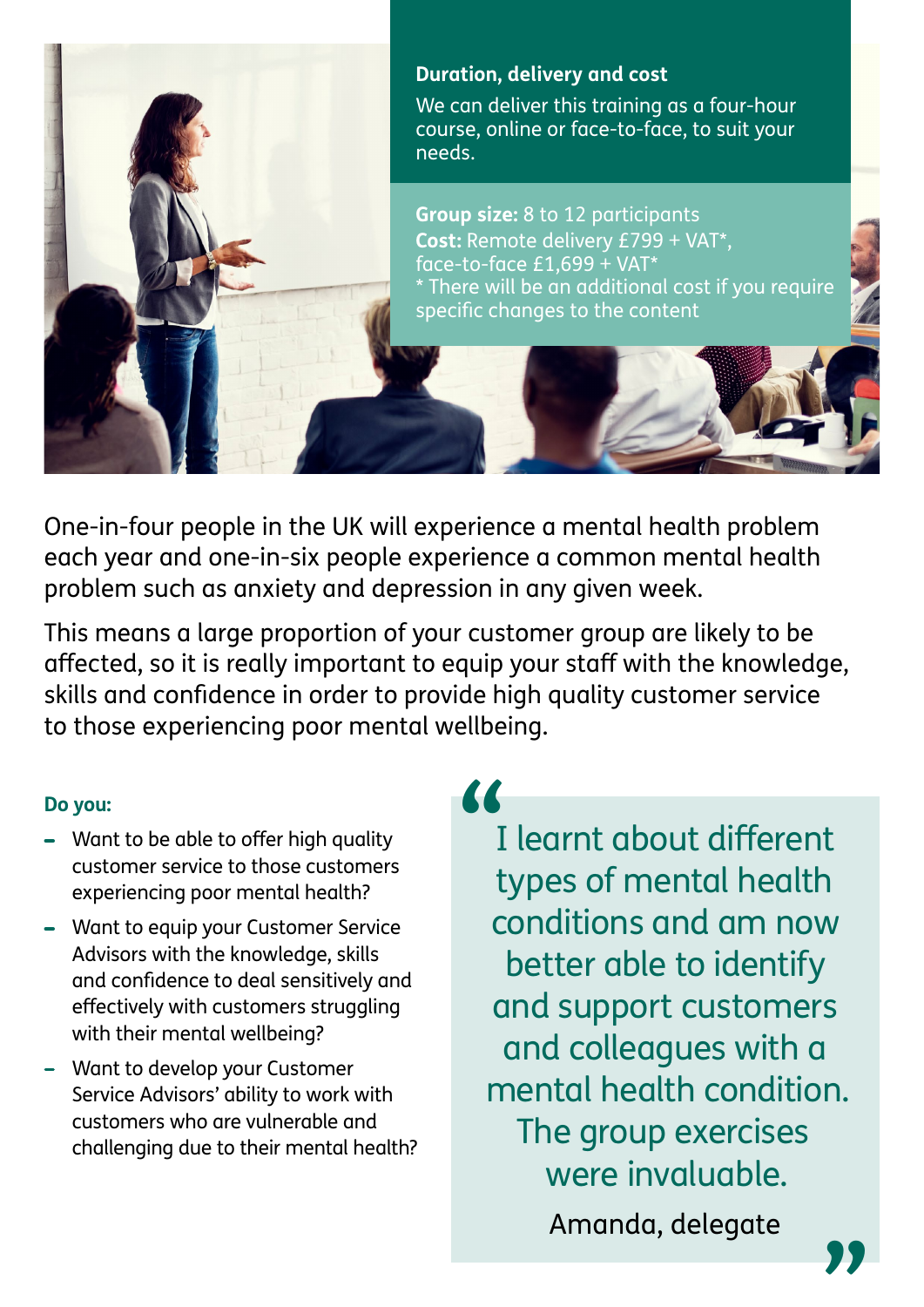# **Course summary**

This four or six-hour course provides a broad introduction to the topics of mental health, mental wellbeing and stress and how to adapt your customer service for customers displaying signs of poor mental health.

We begin by considering the signs and symptoms of a range of mental health conditions and the main effects of stress; and how to spot these signs in our interactions with customers. We then take a look at why people with mental health issues might find using the company's services challenging. In session two, we cover how to deal sensitively and effectively with customers who become vulnerable or challenging due to their mental health; before finishing with an overview of support services for mental health.

The topics are explored using a variety of group and individual activities to ensure delegates understand the content fully and can change their practice as a result.

In the face-to-face full day session we are able to spend more time discussing each topic. We are able delve deeper into signs and symptoms to look out for. We can also explore your processes and policies in more depth, and include a scenario exercise which can be tailored to your organisation.



# **Key topics**

- The main signs and symptoms of mental health conditions and the main effects of stress on individuals
- Identifying signs that a customer is experiencing mental health issues or acute stress, in person and on the telephone
- Understanding how to ensure communication is sensitive, positive and effective during interactions with customers experiencing poor mental health
- Key actions if you believe a customer may harm themselves (or is at risk of harm)
- The best approach to handling customers who are challenging due to their mental health
- Overview of the main support services available to colleagues and customers.